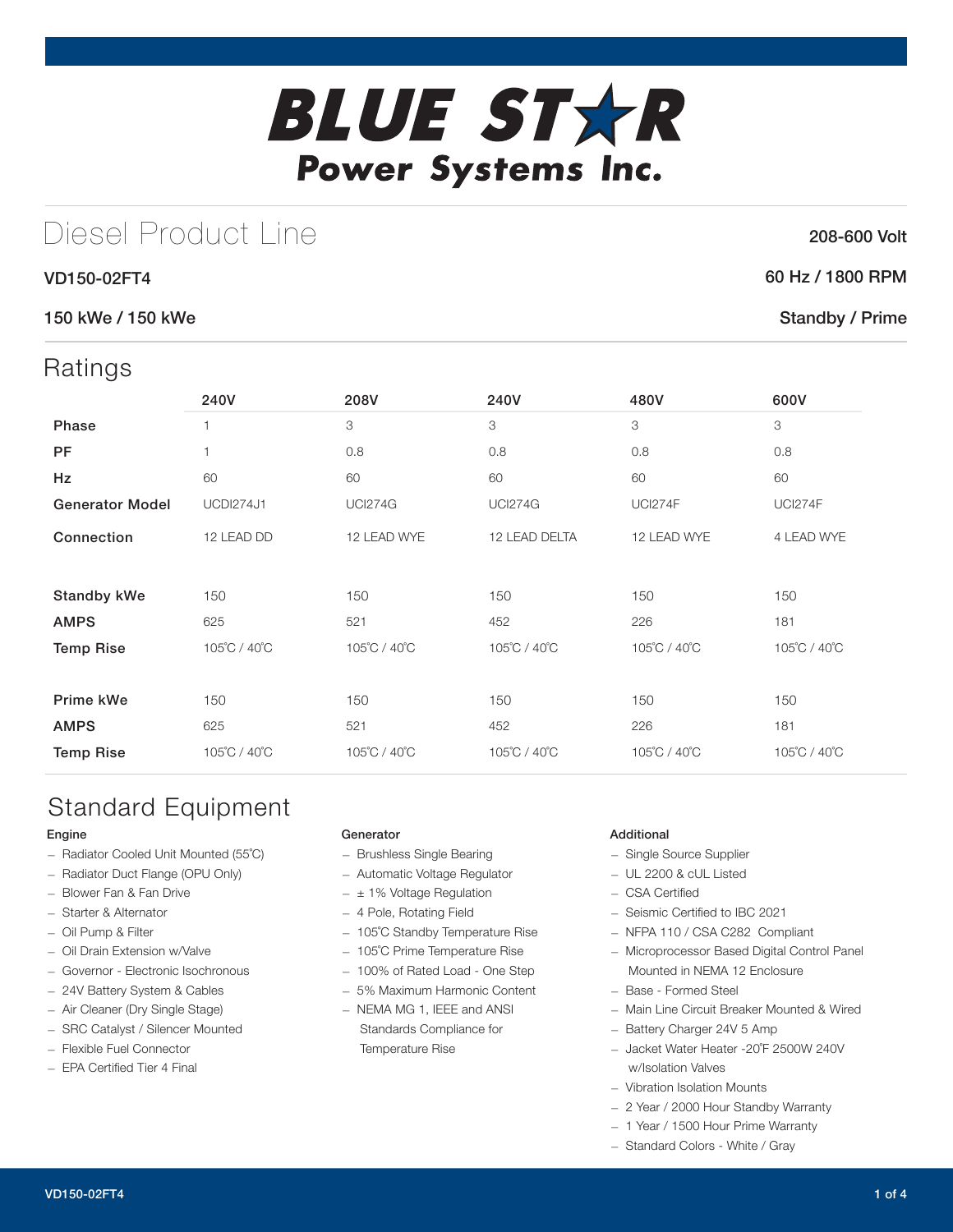#### 150 kWe / 150 kWe



## Application Data

| Engine                                                                        |                    |                                      |                                                |
|-------------------------------------------------------------------------------|--------------------|--------------------------------------|------------------------------------------------|
| Manufacturer:                                                                 | Volvo Penta        | Displacement - Cu. In. (lit):        | 470 (7.70)                                     |
| Model:                                                                        | TAD871VE           | Bore - in. (cm) x Stroke - in. (cm): | 4.33 (11.0) x 5.31 (13.5)                      |
| Type:                                                                         | 4-Cycle            | Compression Ratio:                   | 17.5:1                                         |
| Aspiration:                                                                   | Turbo Charged, CAC | Rated RPM:                           | 1800                                           |
| <b>Cylinder Arrangement:</b>                                                  | 6 Cylinder Inline  | Max HP Stby (kWm):                   | 252 (185)                                      |
| <b>Exhaust System</b>                                                         |                    | Standby                              | Prime                                          |
| Gas Temp. (Stack): °F (°C)                                                    |                    | 709 (376)                            | 709 (376)                                      |
| Gas Volume at Stack Temp: CFM (m <sup>3</sup> /min)                           |                    | 886 (25.1)                           | 886 (25.1)                                     |
| Maximum Allowable Exhaust Restriction: in. H2O (kPa)                          |                    | 24.0 (6.00)                          | 24.0 (6.00)                                    |
| <b>Cooling System</b>                                                         |                    |                                      |                                                |
| Ambient Capacity of Radiator: °F (°C)                                         |                    | 131 (55.0)                           | 131 (55.0)                                     |
| Maximum Allowable Static Pressure on Rad. Exhaust: in. H <sub>2</sub> O (kPa) |                    | 0.50(0.12)                           | 0.50(0.12)                                     |
| Water Pump Flow Rate: GPM (lit/min)                                           |                    | 102 (386)                            | 102 (386)                                      |
| Heat Rejection to Coolant: BTUM (kW)                                          |                    | 6,995 (122)                          | 6,995 (122)                                    |
| Heat Rejection to CAC: BTUM (kW)                                              |                    | 1,666 (29.3)                         | 1,666 (29.3)                                   |
| Heat Radiated to Ambient: BTUM (kW)                                           |                    | 2,135 (37.4)                         | 2,135 (37.4)                                   |
| Air Requirements                                                              |                    |                                      |                                                |
| Aspirating: CFM (m <sup>3</sup> /min)                                         |                    | 445 (12.6)                           | 445 (12.6)                                     |
| Air Flow Required for Rad. Cooled Unit: CFM (m <sup>3</sup> /min)             |                    | 16,961 (480)                         | 16,961 (480)                                   |
| Air Flow Required for Heat Exchanger/Rem. Rad. CFM (m <sup>3</sup> /min)      |                    |                                      | Consult Factory For Remote Cooled Applications |
| <b>Fuel Consumption</b>                                                       |                    |                                      |                                                |
| At 100% of Power Rating: gal/hr (lit/hr)                                      |                    | 10.6(40.0)                           | 10.6(40.0)                                     |
| At 75% of Power Rating: gal/hr (lit/hr)                                       |                    | 8.50(32.0)                           | 8.50 (32.0)                                    |
| At 50% of Power Rating: gal/hr (lit/hr)                                       |                    | 6.08(23.0)                           | 6.08(23.0)                                     |
| DEF Consumption (% of fuel consumption)                                       |                    | $\pm$ 7.00%                          | $\pm$ 7.00%                                    |
| <b>Fluids Capacity</b>                                                        |                    |                                      |                                                |
| Total Oil System: gal (lit)                                                   |                    | 7.13(27.0)                           | 7.13(27.0)                                     |
| Engine Jacket Water Capacity: gal (lit)                                       |                    | 4.50 (17.0)                          | 4.50(17.0)                                     |
| System Coolant Capacity: gal (lit)                                            |                    | 13.5(51.1)                           | 13.5(51.1)                                     |
| DEF Tank Capacity: gal (lit)                                                  |                    | 18.5 (70.0)                          | 18.5 (70.0)                                    |

Deration Factors: Rated Power is available up to 4,921 Ft (1500m) at ambient temperatures to 122°F (50°C). Consult factory for site conditions above these parameters.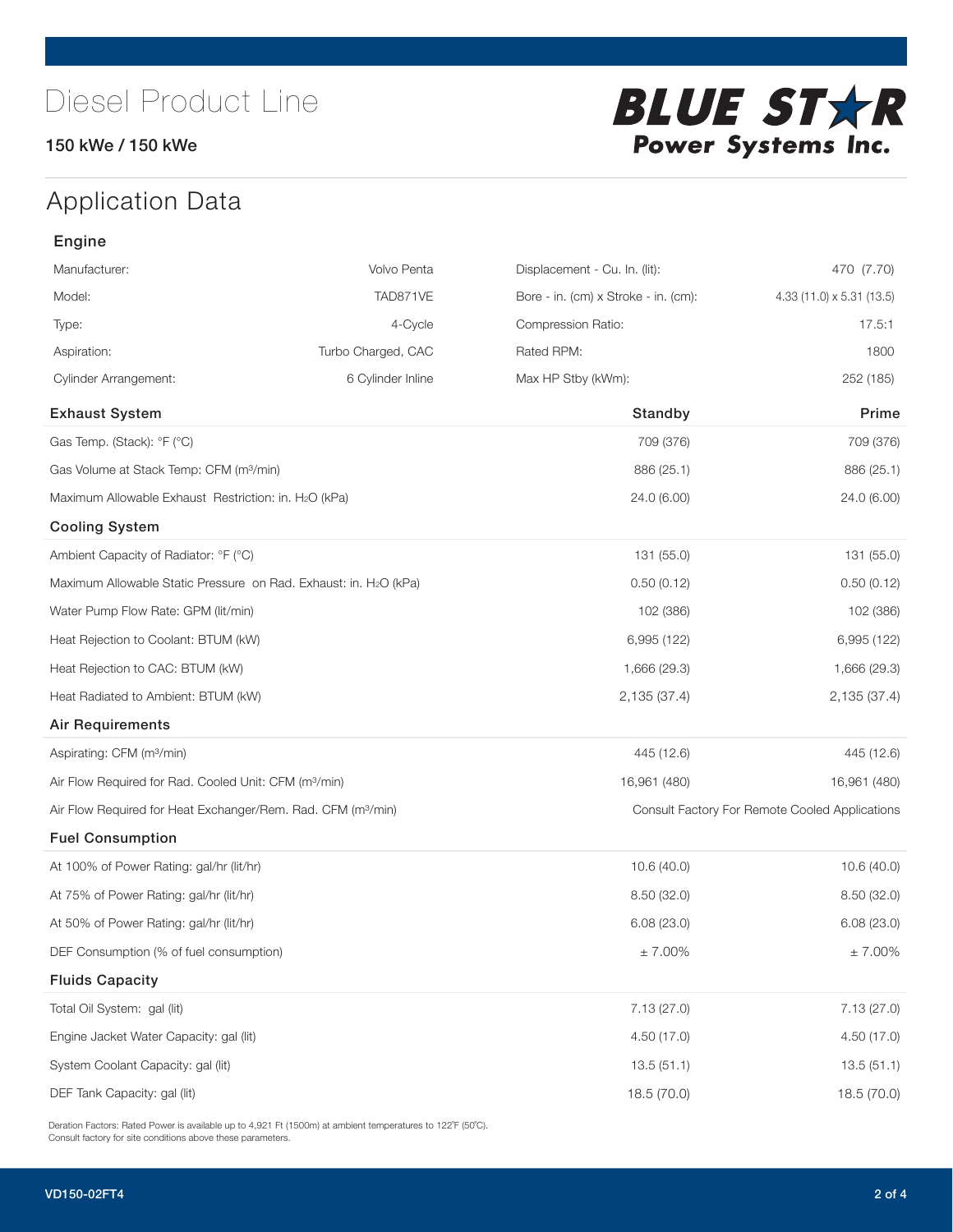## Diesel Product Line

#### 150 kWe / 150 kWe



### DCP7310 Control Panel

#### Standard Features

- Digital Metering
- Engine Parameters
- Generator Protection Functions
- Engine Protection
- CAN Bus (J1939) ECU Communications
- Windows-Based Software
- Multilingual Capability
- Remote Communications to DSE2548 Remote Annunciator
- 8 Programmable Contact Inputs
- 10 Contact Outputs
- RS485 Communicator Interface
- cULus Listed, CE Approved
- Event Recording
- IP 65 rating (with supplied gasket) offers increased resistance to water ingress
- NFPA 110 Level 1 Compatible

### Weights / Dimensions / Sound Data

|            | L x W x H                    | <b>Weight lbs</b> |
|------------|------------------------------|-------------------|
| <b>OPU</b> | $110 \times 60 \times 75$ in | 4.525             |
| Level 1    | $134 \times 60 \times 82$ in | 5.450             |
| Level 2    | $134 \times 60 \times 82$ in | 5.500             |
| Level 3    | $174 \times 60 \times 82$ in | 5,775             |
|            |                              |                   |

Please allow 6-12 inches for height of exhaust stack.

|            | No Load | Full Load |
|------------|---------|-----------|
| <b>OPU</b> | 79 dBA  | 82 dBA    |
| Level 1    | 75 dBA  | 78 dBA    |
| Level 2    | 71 dBA  | 74 dBA    |
| Level 3    | 67 dBA  | 69 dBA    |



STOP MANUAL OPTION AUTO ALARM START

[AUTO]

**BLUE STAR** Power Systems Inc.

Manual Mode Button and Indicator United States and Indicator United States and Indicator United States and Indicator United States and Indicator United States and Indicator United States and Indicator United States and Ind Configurable Button -  $\Box$  Auto Mode Button and Indicator

DIGITAL CONTROL PANEL

Module Display  $\Box$ 

 $\bullet$  $\bullet$  $\bullet$ 

 $\circledcirc$ 

Menu Navigation

Open Generator (Manual Mode Only)

Generator Breaker LED

Stop / Reset Mode Button and Indicator

 $\blacksquare$  $\bullet$   $\circ$   $\bullet$ 

 $\sigma$ 

՟Պ

Close Generator (Manual Mode Only)

Generator Available LED

L Start Button

 $\blacksquare$